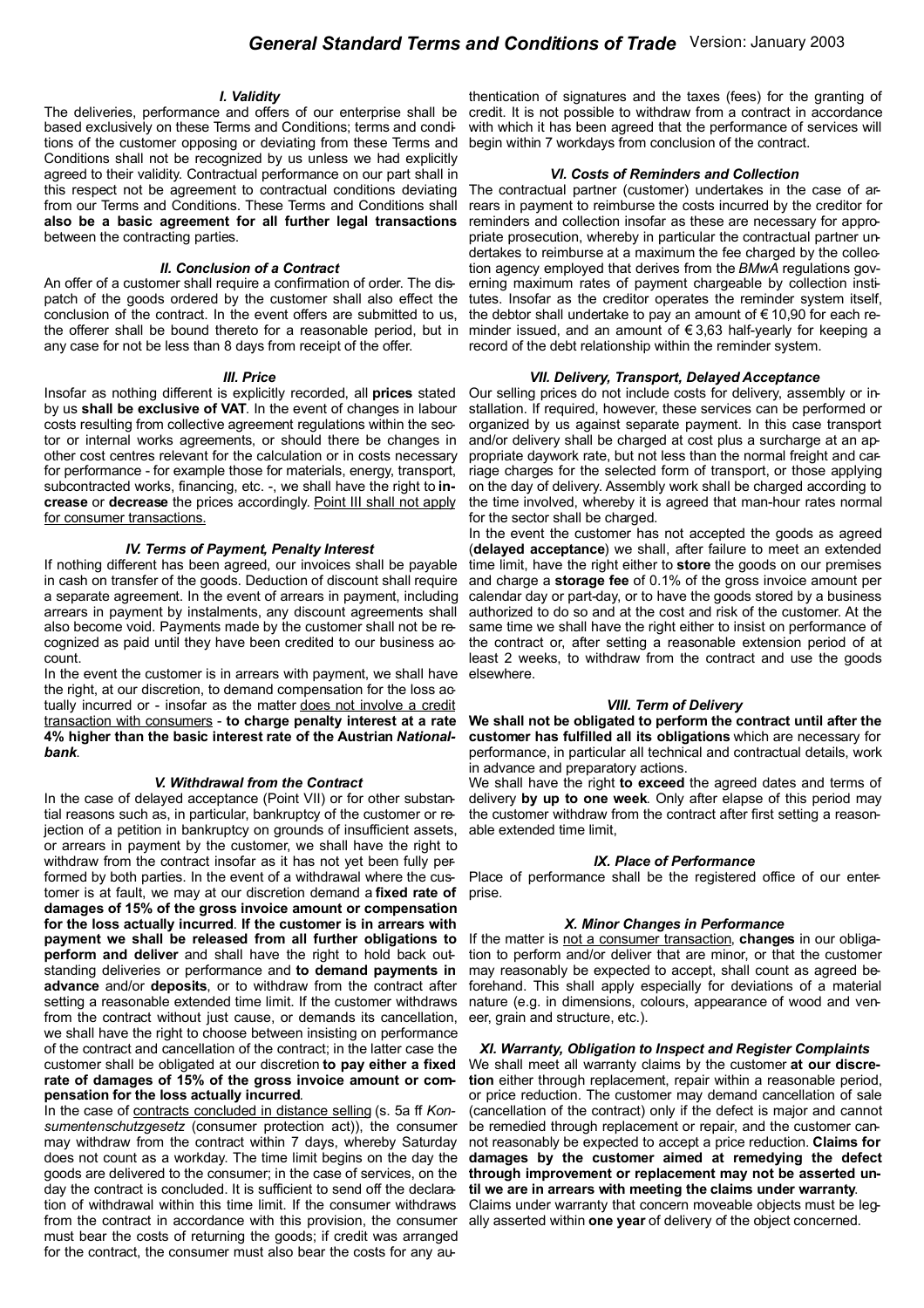2

If the customer claims that a defect exists, the assertion of claims The customer must name its buyer to us on request and must notify resulting therefrom, in particular claims under warranty or claims for damages, shall be possible only **if the customer proves that the defect already existed at the time of delivery of the goods; this shall also apply within the first six months after delivery of the goods**.

Furthermore, in the sense of s. 377 f *HGB* (commercial code) the customer must inspect the goods immediately after delivery, and in any case within 6 workdays. Any defects found must be notified to us in writing without delay, and in any case within 3 workdays of their being discovered, stating the nature and extent of the defect. ment. Complaints about hidden defects must be made in writing immediately, but at the latest within 3 days of their being discovered. If a complaint about a defect is not made, or is not made in time, the If the matter is not a consumer transaction and does not involve a goods shall count as approved.

Our obligations under warranty shall expire in any case after elapse of the warranty period; **a special recourse of the customer extending beyond this pursuant to s. 933b** *ABGB* **(General Civil Code) because of obligations fulfilled by the customer under warranty shall be excluded**.

None of the terms of Point XI shall apply to consumer transactions.

# *XII. Compensation for Damages*

All claims for compensation shall be excluded in the case of minor negligence. This shall not apply for personal injuries or in the case of consumer transactions for damages to objects accepted for processing. Insofar as the matter does not involve a consumer transaction the existence of **minor or gross negligence** must be proved by the injured party. **If the matter does not involve a consumer transaction, the time limit for bringing claims for compensation shall be three years from the point of passing of risk**. The conditions pertaining to compensation for damages as stated in these Terms and Conditions or otherwise agreed shall also apply if the claim for compensation is asserted in addition to or instead of a claim under warranty.

Before the connection or transport of IT products and before the installation of computer programs, the customer shall be obligated to adequately backup all data already existing on the computer facility, otherwise the customer shall be held responsible for lost data and all losses associated therewith.

# *XIII. Product Liability*

Recourse claims in the sense of s. 12 *Produkthaftungsgesetz* (product liability law) shall be excluded, unless the party entitled to recourse proves that the defect originated in our sphere of responsibility and was the result of at least gross negligence.

# *XIV. Reservation of Ownership and Assertion thereof*

**All goods are delivered by us under reservation of ownership** and shall remain our property until payment has been made in full. Assertion of the reservation of ownership shall involve a withdrawal from the contract only if this is explicitly declared. In the event of goods being recovered, we shall have the right to charge for any transport and manipulation expenses. In the event

of a lien by a third party on goods subject to our reservation of ownership - in particular through seizure - **the customer shall undertake to give notice that the seized objects are our property and to notify us immediately**. If the **customer is a consumer or a firm whose normal business activities do not include trading with the goods acquired from us, the customer shall not dispose over the goods under reservation of ownership until open invoices for the purchase price have been settled in full and may, in particular, neither sell, pawn, give away or loan said goods. The customer shall carry the full risk for the goods under reservation of ownership**, in particular for the risk of destruction, loss or deterioration.

# *XV. Assignment of Claims*

**In the event of delivery under reservation of ownership**, the customer shall already now assign its claims against third parties to us for payment, insofar as these arise through the sale or processing of our goods, until final settlement of our open debt claims.

its buyer of the assignment. The assignment shall be entered in the business accounts, in particular in the list of open items, and must be clearly visible to the buyer on delivery notes, invoices, etc. If the customer is in arrears with its payments to us, sales proceeds received by it shall be kept separate and the customer shall possess these solely in our name. Any claims against an insurer shall have already been assigned to us within the limits of s. 15 *Versicherungsvertragsgesetz* (insurance contract law).

**Claims against us** may not be assigned without our explicit agree-

### *XVI. Retention*

cancellation, the customer **shall not have the right** in the case of a justified complaint **to retain the total amount of the gross invoice amount but only a reasonable amount thereof**.

# *XVII. Applicable Law, Jurisdiction*

Austrian law shall apply. Application of the Convention on the International Sale of Goods shall be explicitly excluded. The contractual language shall be German. The contracting parties agree to Austrian, domestic jurisdiction. If the matter is not a consumer transaction, the technically responsible court at the registered office of our enterprise shall be exclusively locally responsible for ruling on all disputes arising from this contract.

# *XVIII. Data Protection, Change of Address and Copyright*

The customer agrees that the **personal data** included in the sales contract may be **stored and processed** by us in the course of performing the contract.

The customer shall be obligated **to inform us about changes in its residential and/or business address** as long as the contractual legal transaction has not been fulfilled by both parties. In the event this **notification is not given**, **declarations** shall then also count as **delivered if they are sent to the last notified address.**

Plans, drafts or other technical documentation, and samples, catalogues, brochures, diagrams and similar, shall remain our intellectual property; the customer shall not be granted usage or exploitation rights of any kind whatever.